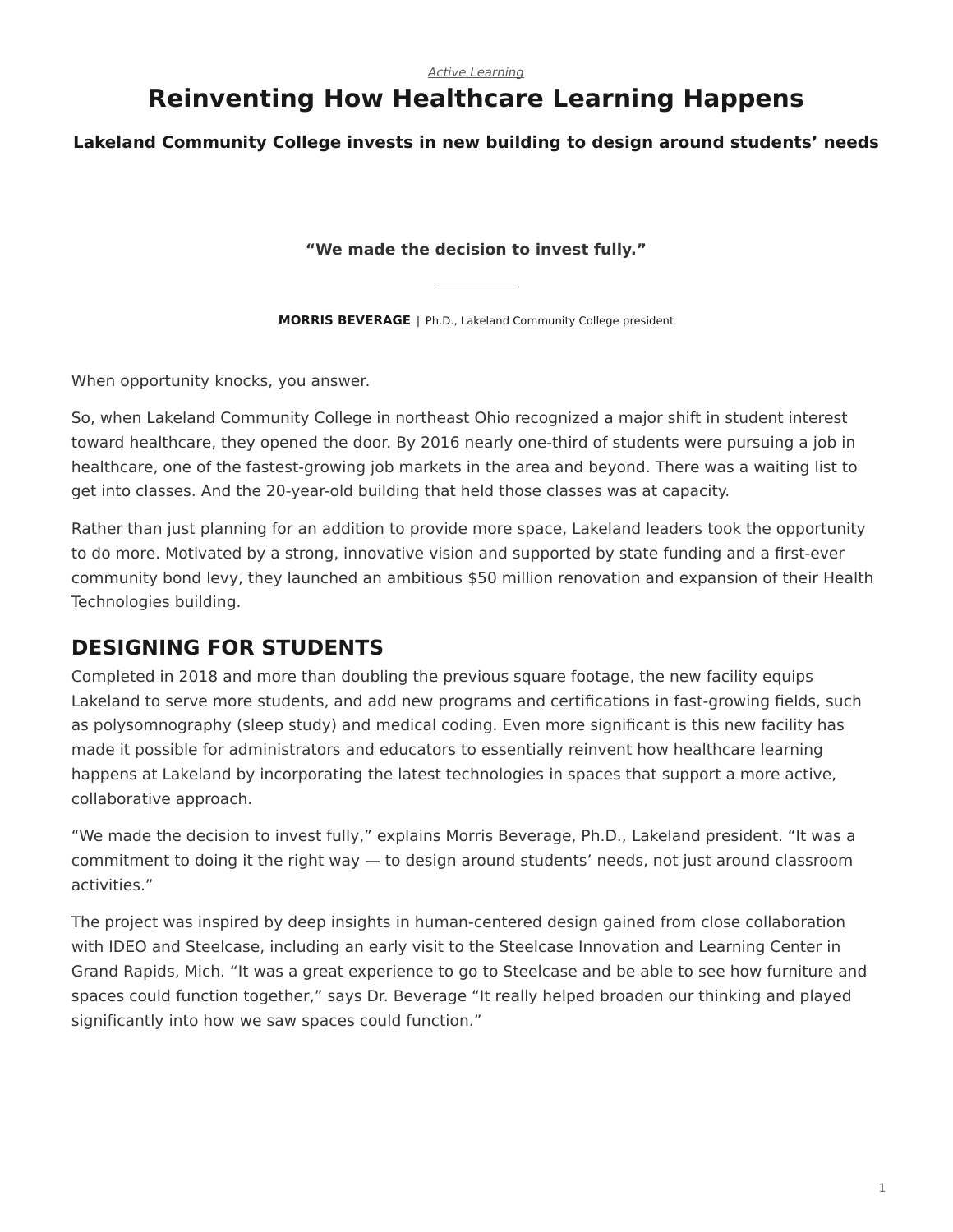## **A PROGRESSIVE APPROACH**

As a result, in Lakeland's new facility students are preparing for job readiness and career success with a progressive, holistic approach. "Symbiotic" is the word used by Debra L. Hardy, associate provost and dean of health technologies, to describe how the spaces, advanced technologies and learning processes all work together in the new facility to achieve enhanced learning. "In this new environment of learning, we've pulled together all the strategies and techniques of effective learning in an environment that is engaging, immersive, real-world and practical," she says.

"It was clear to us that Steelcase had put a lot of research into how to better teach and enact learning in the classroom," says Mike Mayher, executive vice president for administrative services and treasurer. "Working with Steelcase helped us understand that we had this opportunity to make learning and teaching collaborative and comfortable, and doing that could make it much more effective. Those key concepts made a lot of sense to us."

#### **"We actually have students asking how early they can get into the building and how late they can stay because they want this to be their study area."**

#### **IMMERSE + ENGAGE**

The new classrooms have been carefully designed and furnished to promote immersion and active engagement — vastly different from the days when everything was learned from books and instructors lecturing at the front of the room.

"Students are now facing each other in comfortable chairs. They can easily move around, follow the instructor and work with their team. The collaborative nature of the tables and chairs present incredible opportunities for a student that may have confidence issues, and it helps all students learn how to interact as part of a team, which is how healthcare happens today," observes Mayher.

Laboratory spaces give Lakeland students opportunities to put their learning into practice, using the latest technologies they'll likely encounter when they enter the workforce. There's even an entire floor designed like a hospital and another that mimics a post-hospital treatment facility, so students can participate in simulations of real-life healthcare experiences.

"We're providing a very experiential, case-based and problem-based approach to learning, creating engaging environments where our students can really feel, see, touch and hear all the components of real-world healthcare and practice how they're supposed to respond," says Dr. Hardy. "They love it because it puts them in the throes of being the nurse or the paramedic or whatever role they're in, and they have to perform. So, when they go into their first job, they don't have to be nervous. They've already been in these situations."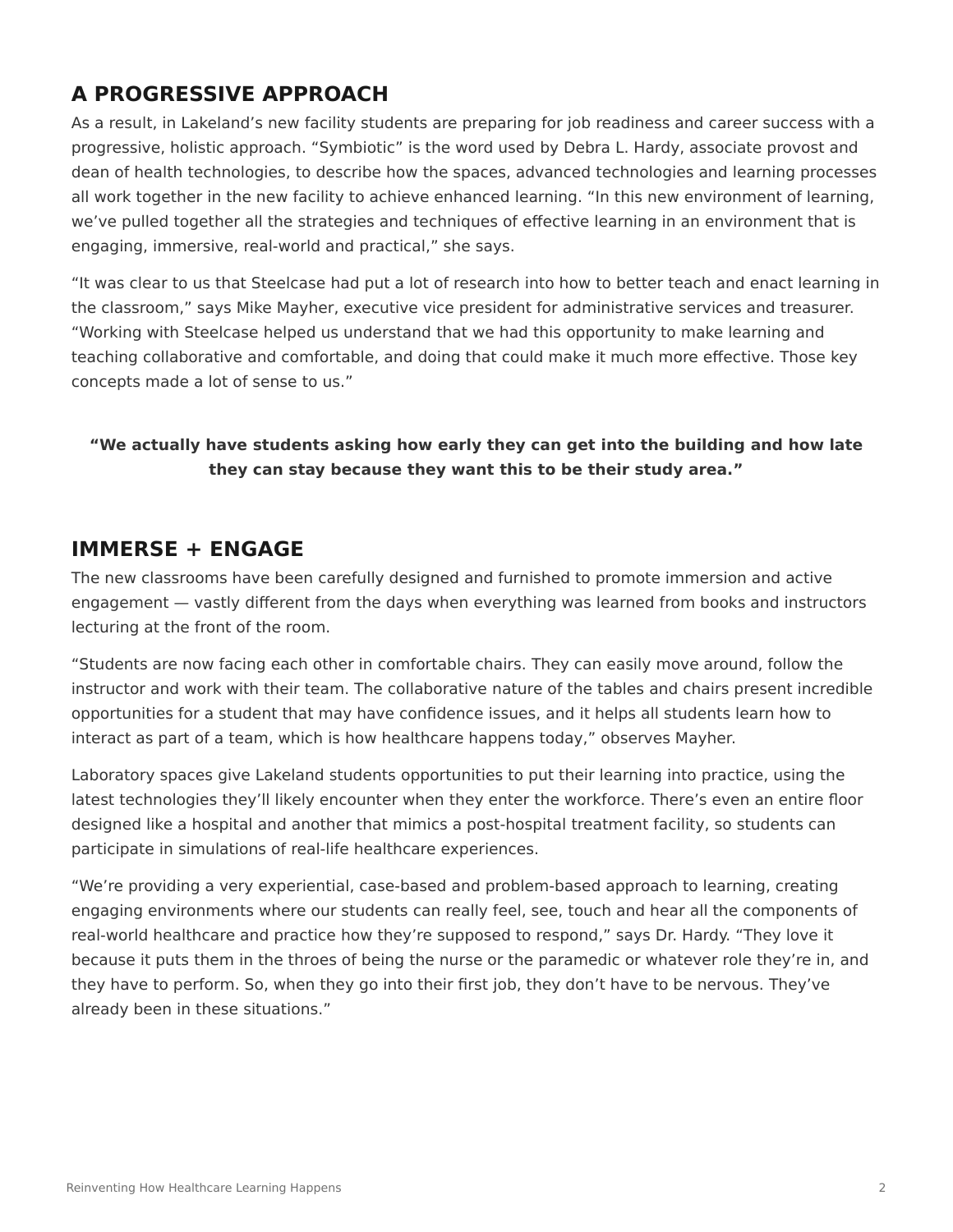Just as important for learning are the many informal spaces throughout the facility where students can study, socialize or revitalize between classes. A range of settings, from quiet hideaways to convivial conversation hubs, accommodates a variety of personal preferences and different learning styles.

"We found that the Steelcase design process resulted in solutions that fit into what we were trying to accomplish: making sure our students have the environment they need to succeed," says Dr. Beverage.

A large atrium is flooded with natural light, and easy-to-move, brightly colored carbon steel LessThanFive chairs, each weighing less than five pounds, make it simple to situate wherever you'd like. Open areas near oversized windows are a welcome replacement for the dark, narrow hallways of the former facility, and casual settings furnished with Lagunitas lounge seating and Bob chairs provide all the comforts of home or a favorite coffee shop. Nearby, Brody Desk WorkLounges are perfect places for focused study or reflection, combining ergonomic seating with an integrated desk.

Tapping into research into the benefits of tactile materiality and biophilic design elements that bring in elements of nature to reduce stress and help give the brain a break, the new facility includes a living "green wall" in the atrium, a rooftop greenhouse and outdoor garden plus beautiful, creativity-inspiring textiles throughout.

The insightful combination of smart choices, comfort, access and inviting aesthetics is paying off. "We actually have students asking how early they can get into the building and how late they can stay because they want this to be their study area. They feel at home here," says Dr. Hardy. Mayer's assessment is equally positive and powerfully concise: "It's a true success," he says.

To learn more about how the physical environment can create effective, rewarding and inspiring learning spaces, visit [Steelcase Education.](https://www.steelcase.com/eu-en/discover/information/education-professionals/)

| +About Steelcase |
|------------------|
| +Customer Care   |
| +Legal Notices   |
| +Follow Us       |
| +Contact Us      |
| <b>Steelcase</b> |
|                  |